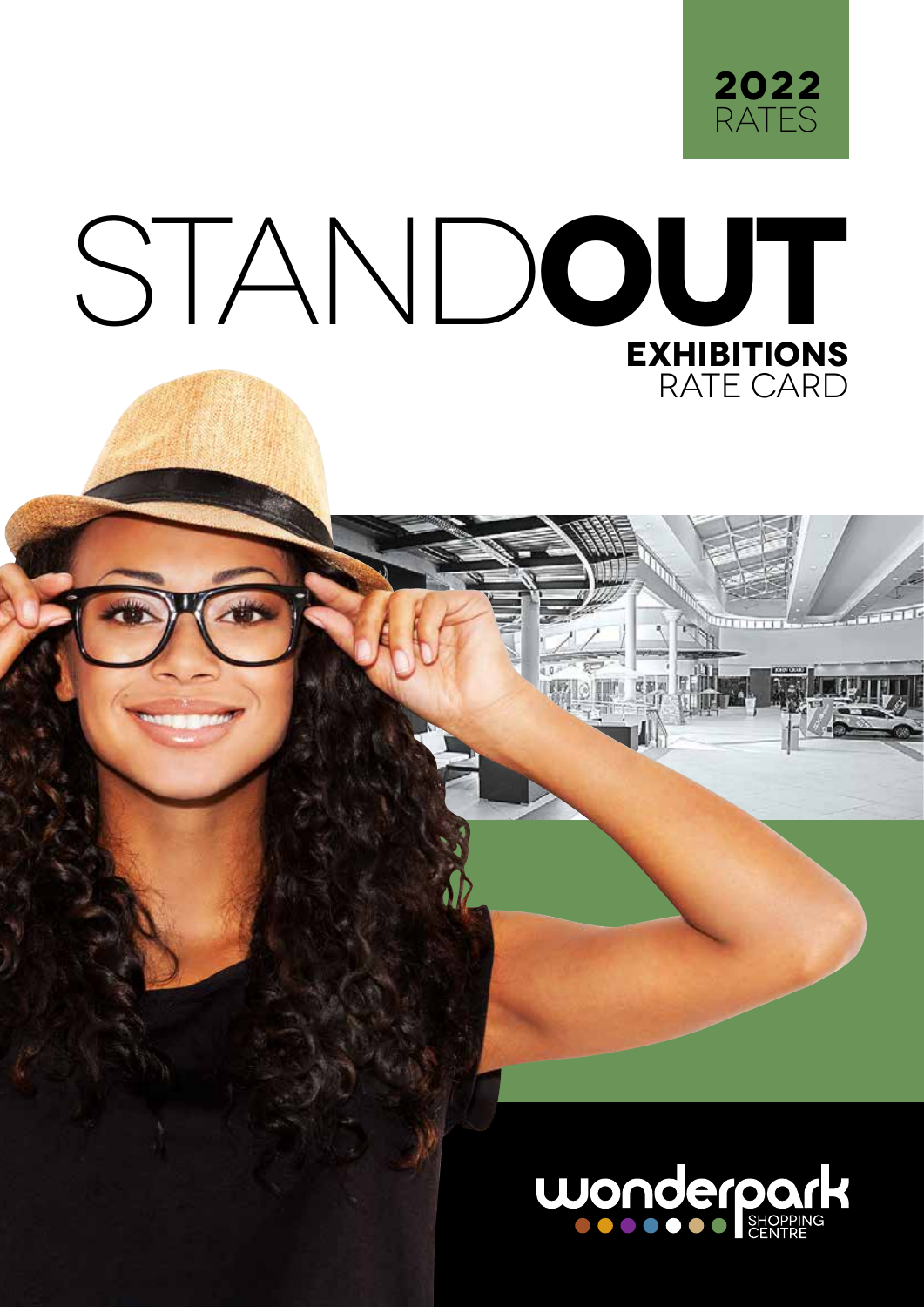

# THE RIGHT **EXPOSURE**

Do you have a product or service that needs the right exposure? Stand out and get seen with Wonderpark's various in-centre advertising mediums and exhibition space. We have a wide variety of cost-effective platforms for you to choose from. Feel free to contact us for any queries or further information.

### **EXHIBITION SPACE** AVAILABLE:



For any queries, information For any queries, information<br>or bookings please contact: **MMATEFO MOFOKENG** MMATEMENT mmofokeng1@broll.com 012 549 1690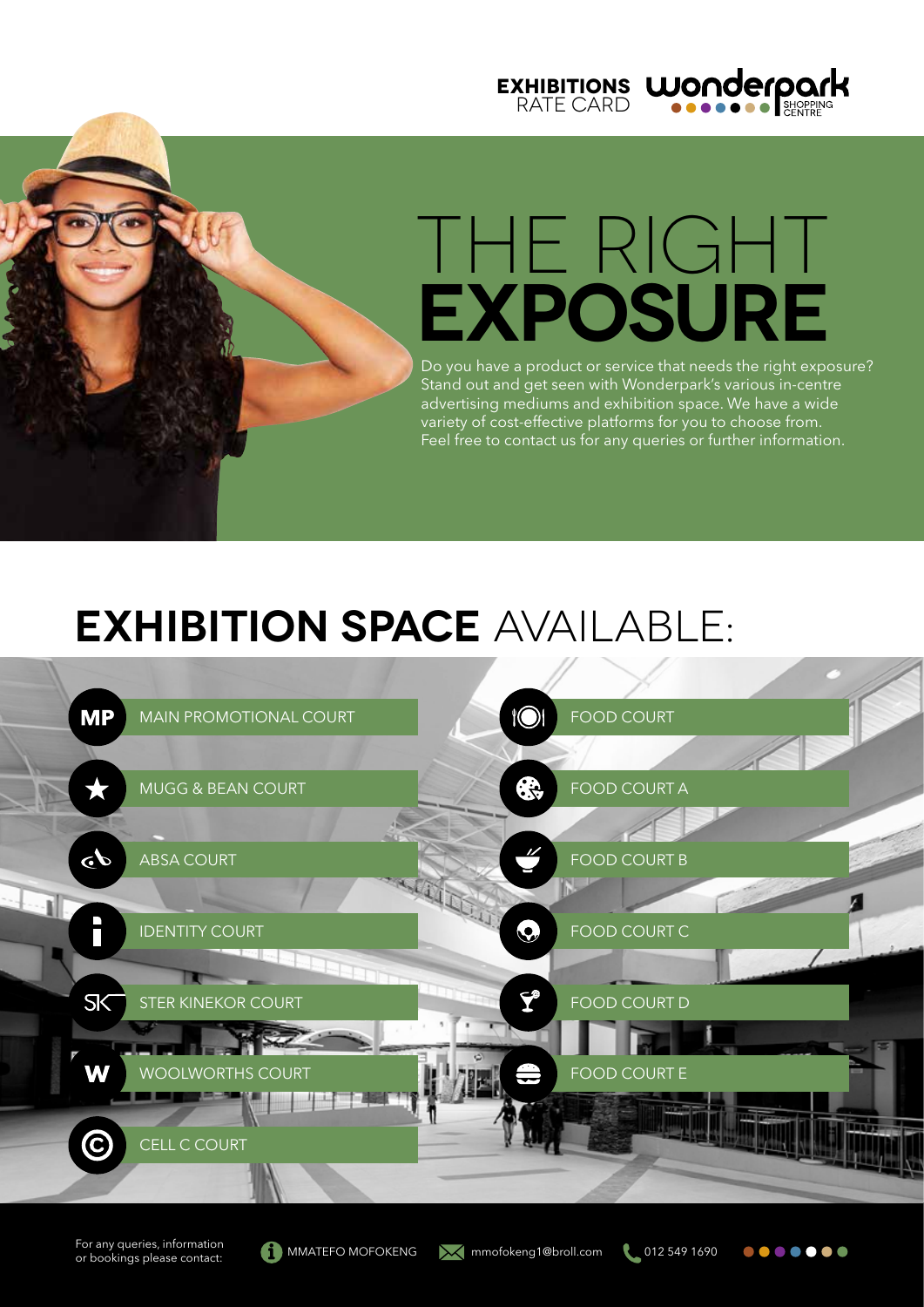### **GENERAL COURTS**



### **MP**

**01** MAIN **PROMOTIONAL** COURT



**02** MUGG & BEAN COURT



**03** ABSA COURT



### **COURT DESCRIPTION:**

The Main Promotional court is the largest exhibition court, surrounded by Pick 'n Pay Hypermarket and Clicks. This court is easily accessible through Entrance 1. The court is ideal for live events; fashion shows; interactive promotions; motor and furniture exhibitions.

#### **COURT DESCRIPTION:**

The Mugg & Bean court is one of the most popular courts amongst real estate companies. Booking for this court must be done well in advance.

### **COURT DESCRIPTION:**

This Court is easy accessible through Entrance 4 and is surrounded by C.N.A, Ackermans and ABSA Bank. This court is ideal for gardening products; cookware; reality and furniture exhibitions.

#### **COURT DESCRIPTION:**

The court is located close to the Identity and Truworths. This court is easily accessible through Entrance 7. It's also suitable for evening trade





**COURT DESCRIPTION:**

The court is located close to the cinema and restaurants, and is well suited for evening trade.

**STORES IN PROXIMITY:** Pick 'n Pay, Clicks, MTN

**SIZE:** 120m² [10m (L) x 12m (W)]

**COURT COST & FLOORING:** R9 800 excl VAT

**STORES IN PROXIMITY:** American Swiss, Foschini Mugg & Bean

**SIZE:** 9m² [3m (L) x 3m (W)]

**COURT COST & FLOORING:** R5 300 excl VAT

**STORES IN PROXIMITY:** Ackermans, C.N.A., ABSA

**SIZE:** 30m² [5m (L) x 6m (W)]

**COURT COST & FLOORING:** R5 600 excl VAT

**STORES IN PROXIMITY:** Identity and Truworths

**SIZE:** 9m² [3m (L) x 3m (W)]

**COURT COST & FLOORING:** R5 300 excl VAT

**STORES IN PROXIMITY:** Restaurants & Cinema

**SIZE:** 9m² [3m (L) x 3m (W)]

**COURT COST & FLOORING:** R5 300 excl VAT

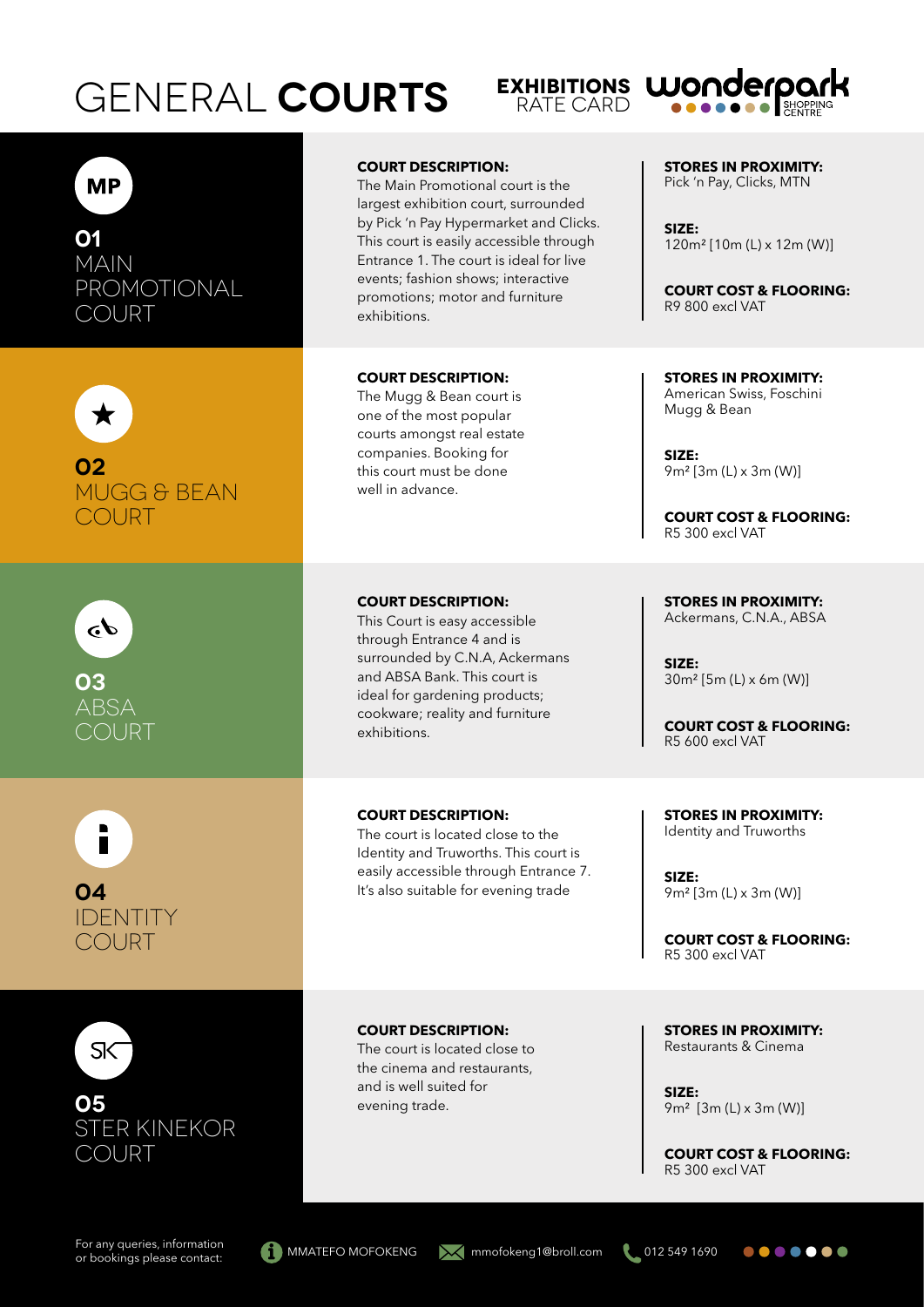### GENERAL **COURTS** EXHIBITIONS **WONDERPOLI**





**06** WOOLWORTHS COURT

#### **COURT DESCRIPTION:**

One of the prime spots in the centre, surrounded by Woolworths & Truworths; closer to Game. The Woolworths court is ideal for banking services, Insurance, and Furniture exhibitions

**STORES IN PROXIMITY:** Woolworths, Truworths, Game

**SIZE:** 35m² [7m (L) x 5m (W)]

**COURT COST & FLOORING:** R8 400 excl VAT



#### **COURT DESCRIPTION:**

This court is easily accessible through entrance 5 and is ideal for gardening products; cookware; reality and furniture exhibitions.

**STORES IN PROXIMITY:** Cell C, Woolworths

**SIZE:** 25m² [5m (L) x 5m (W)]

**COURT COST & FLOORING:** R5 300 excl VAT

### FOOD **COURTS** - FOR ALL

**COURT DESCRIPTION: STORES IN PROXIMITY:** Truworths, Truwood Furniture, The Food court is a combination  $\bullet$ Cape Union Mart of Courts A, B, C, D and E. Ideal for motor displays, live shows, and **SIZE:** interactive promotions. This court is 150m² [6m (L) x 25m (W)] **08** easily accessible through entrance 7. FOOD **COURT COST & FLOORING:** COURT R16 600 excl VAT **COURT DESCRIPTION: STORES IN PROXIMITY:** Truworths, Truwood Furniture, Food court A is ideal for motor Cape Union Mart ෯ displays, live shows, and interactive promotions. This court is easily accessible through entrance 7. **SIZE: 09** 30m² [6m (L) x 5m (W)] FOOD **COURT COST & FLOORING:** COURT A R5 800 excl VAT

For any queries, information For any queries, information<br>or bookings please contact: MMATEFO MOFOKENG MMATEGO mooking1@broll.com 012 549 1690



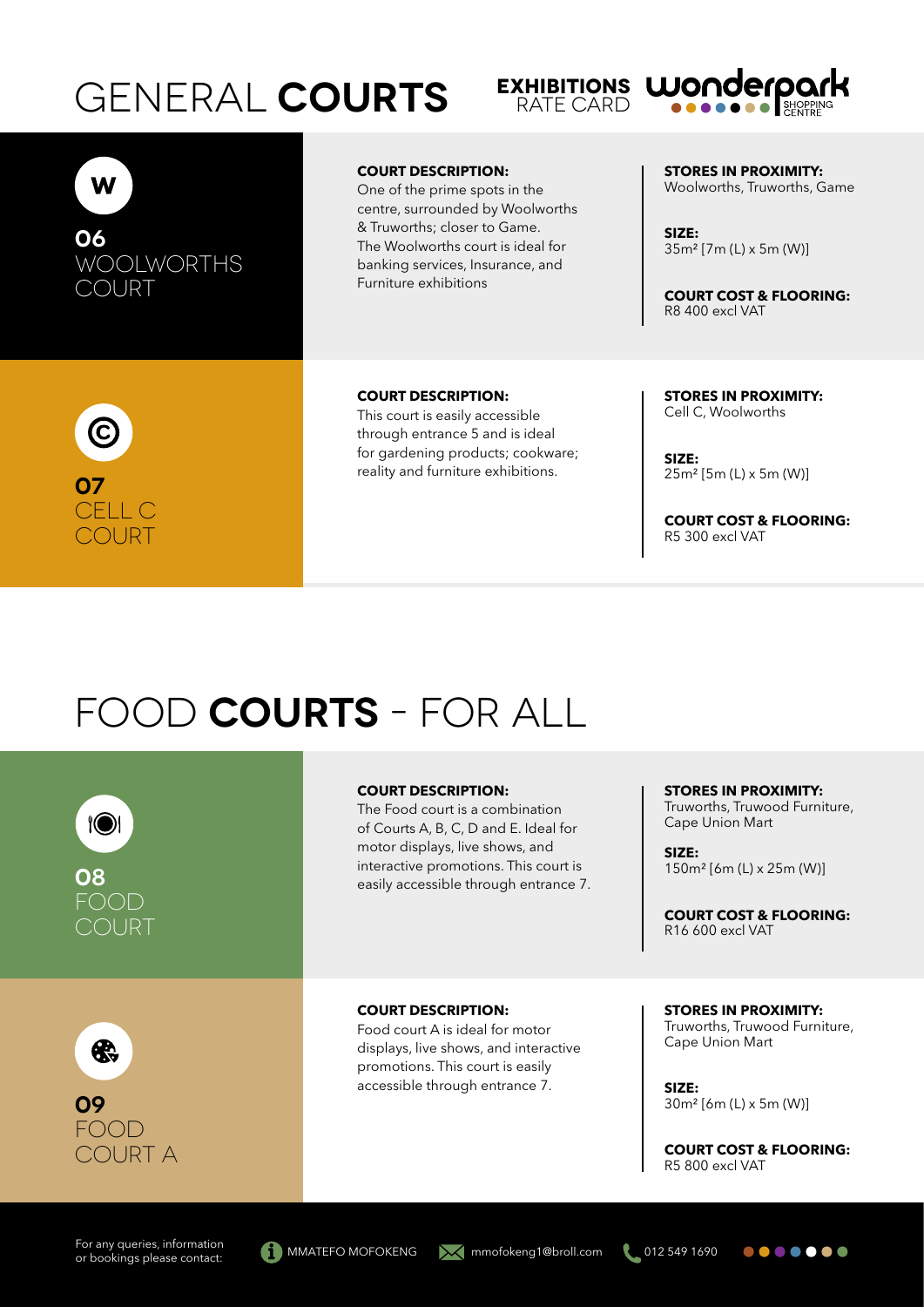## FOOD **COURTS** EXHIBITIONS **WONDERPORK**





*"YOUR COMPANY VISIBILITY IS DIRECTLY LINKED TO YOUR BRAND'S EARNING POWER."*

**JOIE GHARRITY**

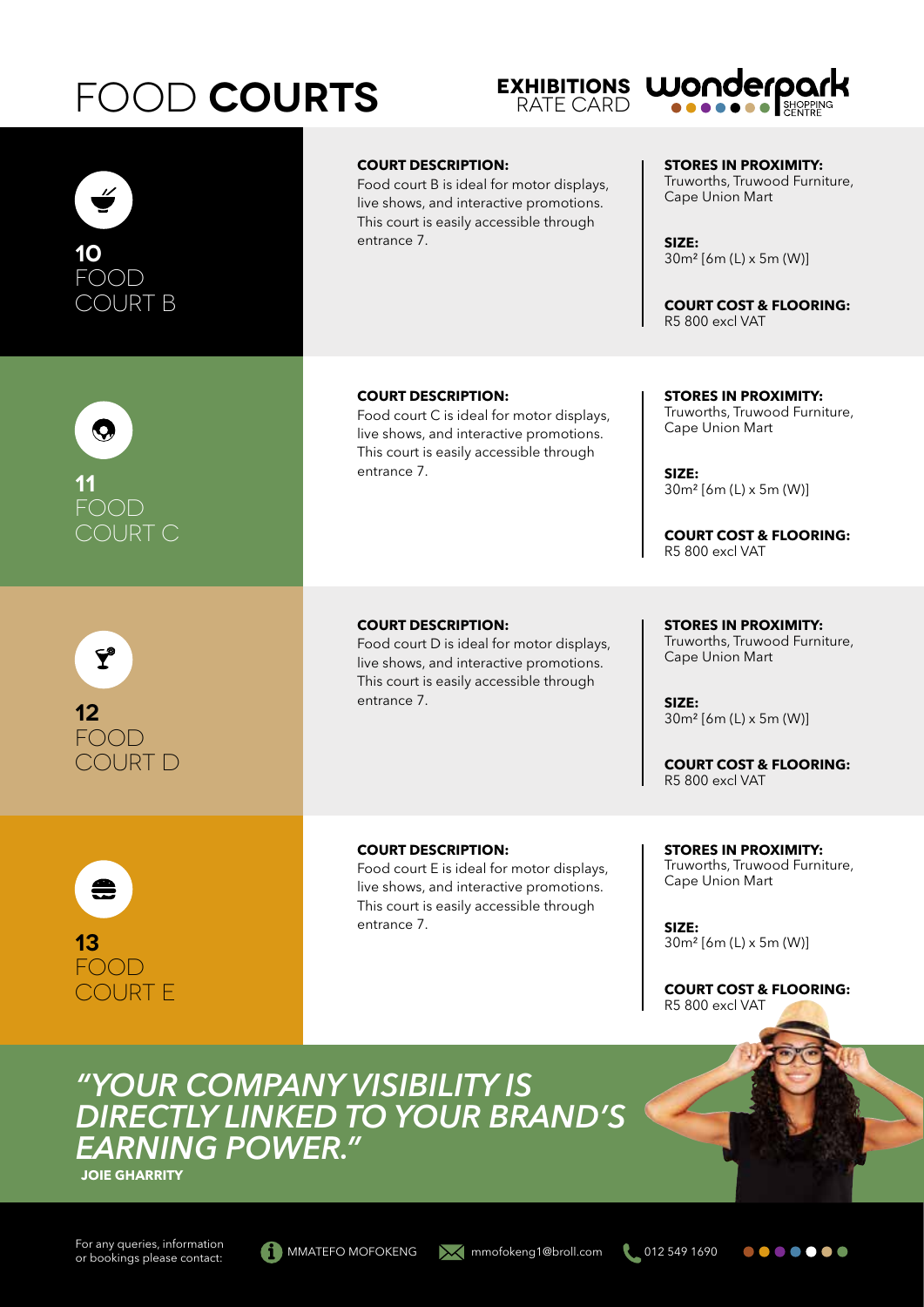### **EXHIBITIONS** RATE CARD

**APPLICATION FORM**

### **DETAILS OF APPLICANT**

| NAME OF COMPANY  |  |
|------------------|--|
| <b>ADDRESS</b>   |  |
|                  |  |
|                  |  |
| VAT REGISTRATION |  |
| CELLPHONE NO     |  |
| <b>EMAIL</b>     |  |
| CONTACT PERSON   |  |

### **DETAILS OF EXHIBITION**

| Main Promotional Court  | Food Court   |
|-------------------------|--------------|
| Mugg & Bean Court       | Food Court A |
| ABSA Court              | Food Court B |
| <b>Identity Court</b>   | Food Court C |
| Ster Kinekor Court      | Food Court D |
| <b>Woolworths Court</b> | Food Court E |
| Cell C Court            |              |

### DATE OF EXHIBITION WEEK:

\*Please note exhibitions start on Tuesdays and end on Mondays

### **details of exhibitor**

| PRODUCTS OR<br><b>MERCHANDISE TO</b><br><b>BE EXHIBITED:</b>                     |  |
|----------------------------------------------------------------------------------|--|
| *Exhibitors may not<br>exhibit products that<br>compete with<br>tenant products. |  |
|                                                                                  |  |
| POWER POINT<br>REQUIRED (YES/NO)                                                 |  |

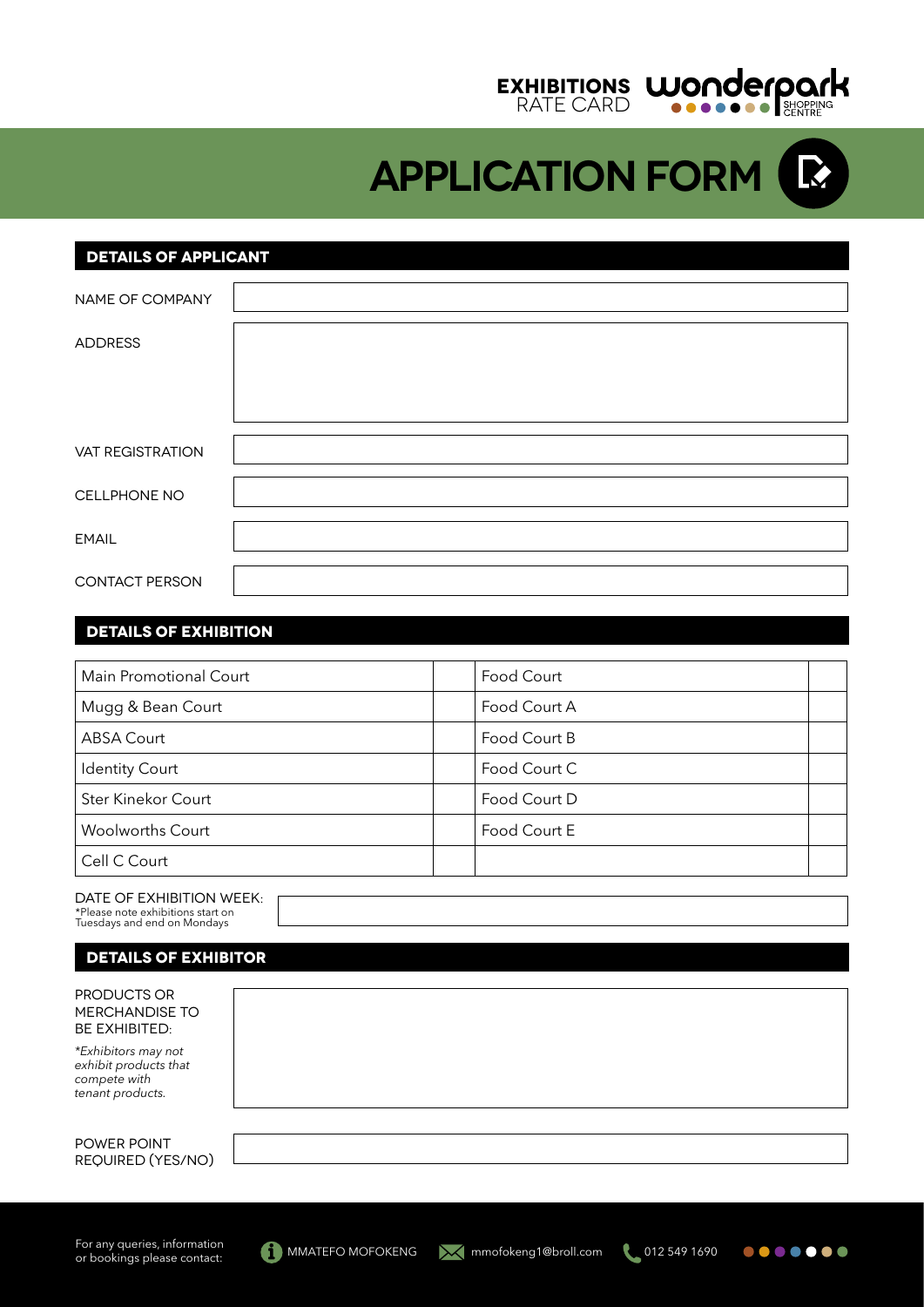

**APPLICATION FORM**

DISPLAY AND POINT OF SALE MATERIAL TO BE USED:

*\*Please attach a detailed sketch of the exhibition layout to this form*

#### EQUIPMENT:

*\*Please list all equipment to be used i.e. display cabinets, tables, chairs etc. If using trestle tables, only floor-length tablecloths covering all sides of the table may be used.*

**ADVERTISING** FOR EXHIBTION:

### **transportation of exhibition products / merchandise and equipment** *(To be completed by Motor Dealers only)*

| Make / Model: |  |
|---------------|--|
| Width:        |  |
| Reg No:       |  |
| Length:       |  |
| $ $ Height:   |  |

| SIGNED AT                                                   |            | ON THIS DAY OF THE CONSTRUCTION OF THE CONSTRUCTION OF THE CONSTRUCTION OF THE CONSTRUCTION OF THE CONSTRUCTION |                  | 2022                |  |
|-------------------------------------------------------------|------------|-----------------------------------------------------------------------------------------------------------------|------------------|---------------------|--|
|                                                             |            |                                                                                                                 |                  |                     |  |
|                                                             | PRINT NAME |                                                                                                                 | <b>SIGNATURE</b> |                     |  |
|                                                             |            |                                                                                                                 |                  |                     |  |
| For any queries, information<br>or bookings please contact: |            | MMATEFO MOFOKENG Momofokeng1@broll.com                                                                          |                  | 012 549 1690 000000 |  |